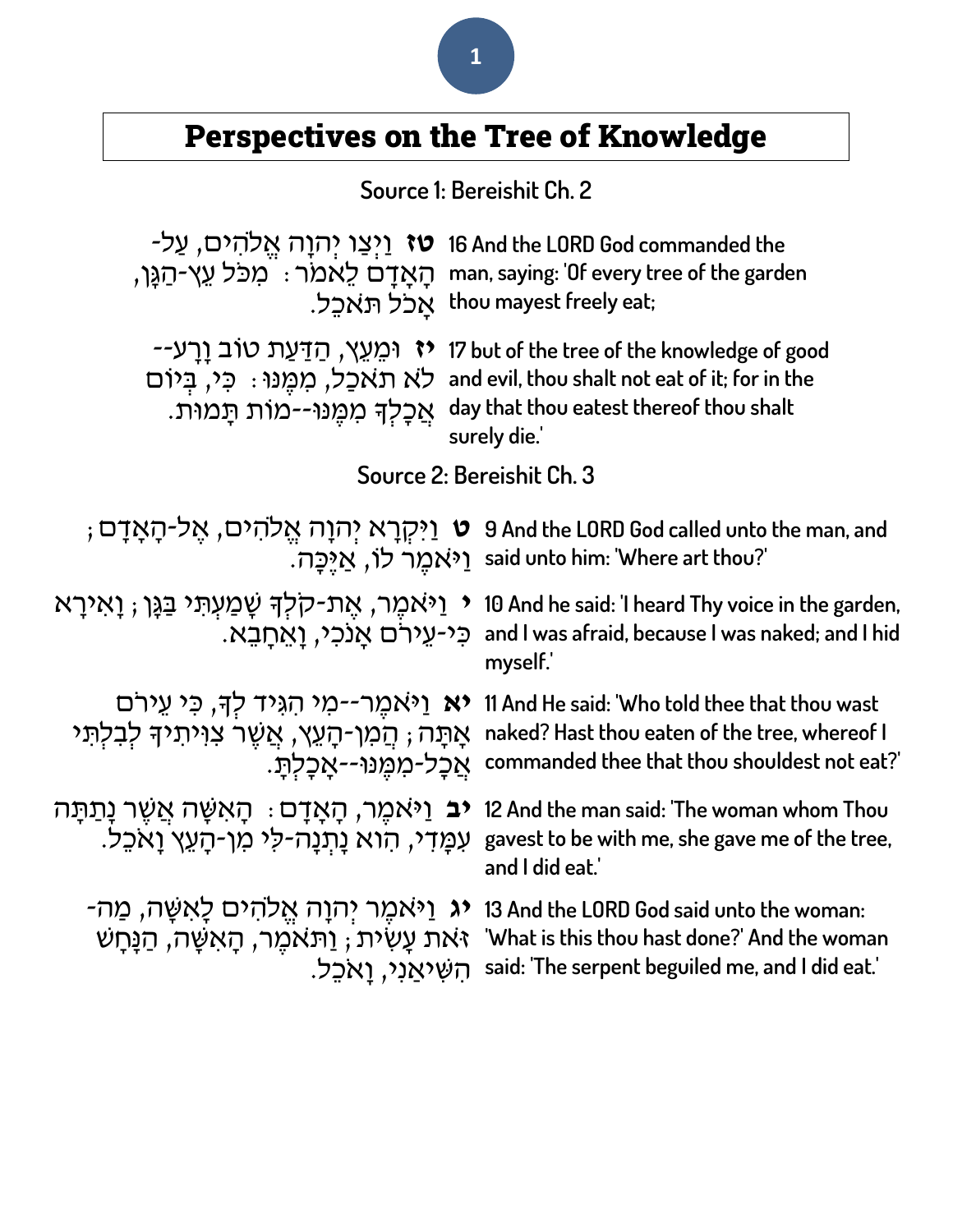## **Source 3: Rambam Guide of the Perplexed (I, 2)**

**Some years ago a wise man asked me an important question; both the question and our answer deserve close examination… Said the questioner: the plain meaning of the text would seem to indicate that [God's] original intention had been that man should be like the rest of the animals, which have no intellect or reason or distinction between good and evil, and that it was Adam's disobedience that brought him that great perfection that is unique to humanity, i.e., possession of that consciousness which we have [of good and evil], which is the noblest of all human faculties, and the essential characteristic of human beings. It is baffling that the punishment for his rebellion should raise him to a pinnacle of perfection – intellect - which he had not previously attained. This is tantamount to asserting that a certain person was rebellious and exceedingly sinful, and therefore his nature was changed for the better, and he was made to shine as a star in the heavens.**

### **Eating Manna vs. eating of the Tree of Knowledge**

**Source 4: Bereishit 1:29**

**כט** וַי ֹאמֶּ ר אֱ ֹלהִ ים, הִ ּנֵה נָתַ תִ י **29 And God said: 'Behold, I have given you**  ْלֶכֶּם אֶת-כָּל<sup>ֹבְ</sup>עֵשֶׂב זֹרֵעַ זָרַעׁ אֲשֶׁר every herb yielding seed, which is upon עַל-פְּנֵי כָל-הָאָרֶץ, וְאֶת-כָּל-הָעֵץ the face of all the earth, and every tree, ּאֲ שֵׁר<sup>ִבְ</sup>בֹּוֹ פְּרִי-עֵץ, זֹרֵעַ זָרַע : לָכֶם in which is the fruit of a tree yielding יִהְ יֶּה, לְאָ כְ לָה. **seed--to you it shall be for food;**

### **Source 5: Bereishit 2:16**

**טז** וַיְצַ ו יְהוָה אֱ ֹלהִ ים, עַ ל- **16 And the LORD God commanded the man,**  הָ אָ דָ ם לֵאמֹר: מִ כֹל עֵ ץ- **saying: 'Of every tree of the garden thou**  :mayest freely eat רַגְּן, אָכל תּאכֵל.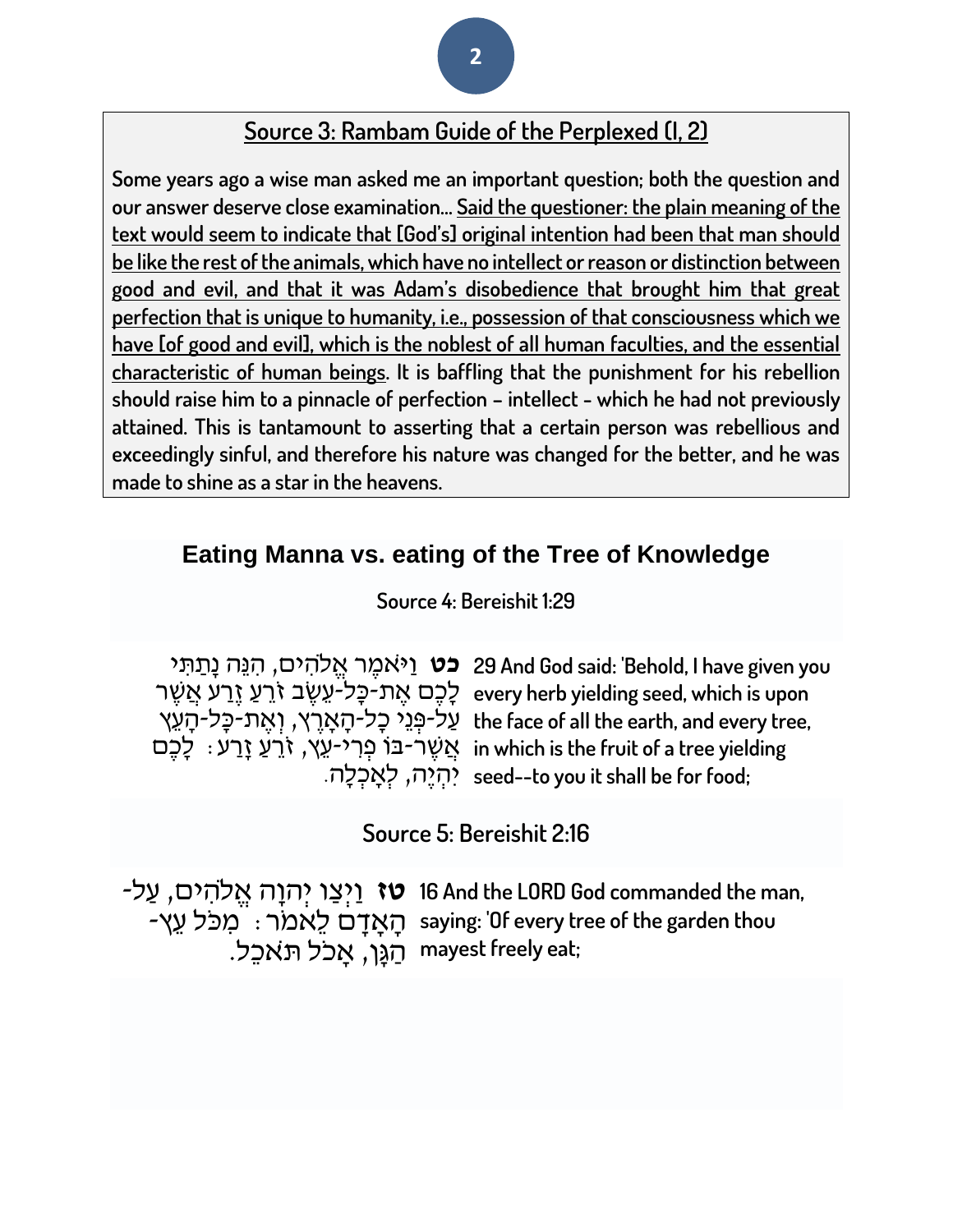# **In the story of the manna, we read:**

### **Source 6: Shemot Ch. 16**

**טו** וַיִּרְאוּ בְנֵי-יִשְׂרָאֵל, וַיּאמְרוּ אִישׁ אֵל-אַחִיו מֵן הוּא--כִּי לֹא יָדְעוּ, מַה-הוּא ; וַיּאמֶר מֹשֵׁה, אֲלֶהֶם, הוּא הַלֶּחֵם, אֲשֶׁר נָתַן יְהוָה לָכֶם לְאָכְלָה.

**ָטז** זֶה הַדָּבָר, אֲשֶׁר צִוָּה יִהוָה, לִקְטוּ מִמֵּנּוּ, אִישׁ לִפִי אָכְלוֹ : עֹמֶר לַגִּלְגֹּלֵת, מִסְפֵּר ַנַּפְשַׁתֵיכֶם--אָיֹשׂ לַאֲשֶׁר בְּאָהֱלֹו, תִ קָ חּו.

**15 And when the children of Israel saw it, they said one to another: 'What is it?'--for they knew not what it was. And Moses said unto them: 'It is the bread which the LORD hath given you to eat.**

**16 This is the thing which the LORD hath commanded: Gather ye of it every man according to his eating; an omer a head, according to the number of your persons, shall ye take it, every man for them that are in his tent.'**

#### **Rav Gad Eldad:**

**The two situations are in fact the inverse of one another. The manna is the only food available to the people during their wanderings in the desert; it is produced by God especially for these conditions, it comes with specific instructions, and it has a specific purpose.**

**The picture arising in relation to the Tree of Knowledge is the opposite: Adam is commanded to enjoy the goodness of all the trees of the garden; only one single, specific food is forbidden to him: See Bereishit 2:17 (above)**

#### **Source 7: Shemot Ch. 16**

| יד וַתַּעֲל, שְׁכְבַת הַטָּל; וְהִגֵּה עַל-פְּגֵי 14 And when the layer of dew was gone up,<br>behold upon the face of the wilderness a fine, הַמִּדְבָּר, דַּק מִחְסִפָּס--דַּק כַּכִּפֹר, עַל-<br>ּהָאֲרֶץ. scale-like thing, fine as the hoar-frost on the<br>ground. |
|--------------------------------------------------------------------------------------------------------------------------------------------------------------------------------------------------------------------------------------------------------------------------|
| פֿון פֿון יַרְאוּ בְנֵי-יִשְׂרָאֵל, וַיּאמְרוּ אָישׁ 15 And when the children of Israel saw it, they<br>יִדעוּ, מַה־said one to another: 'What is it?'--for they knew                                                                                                    |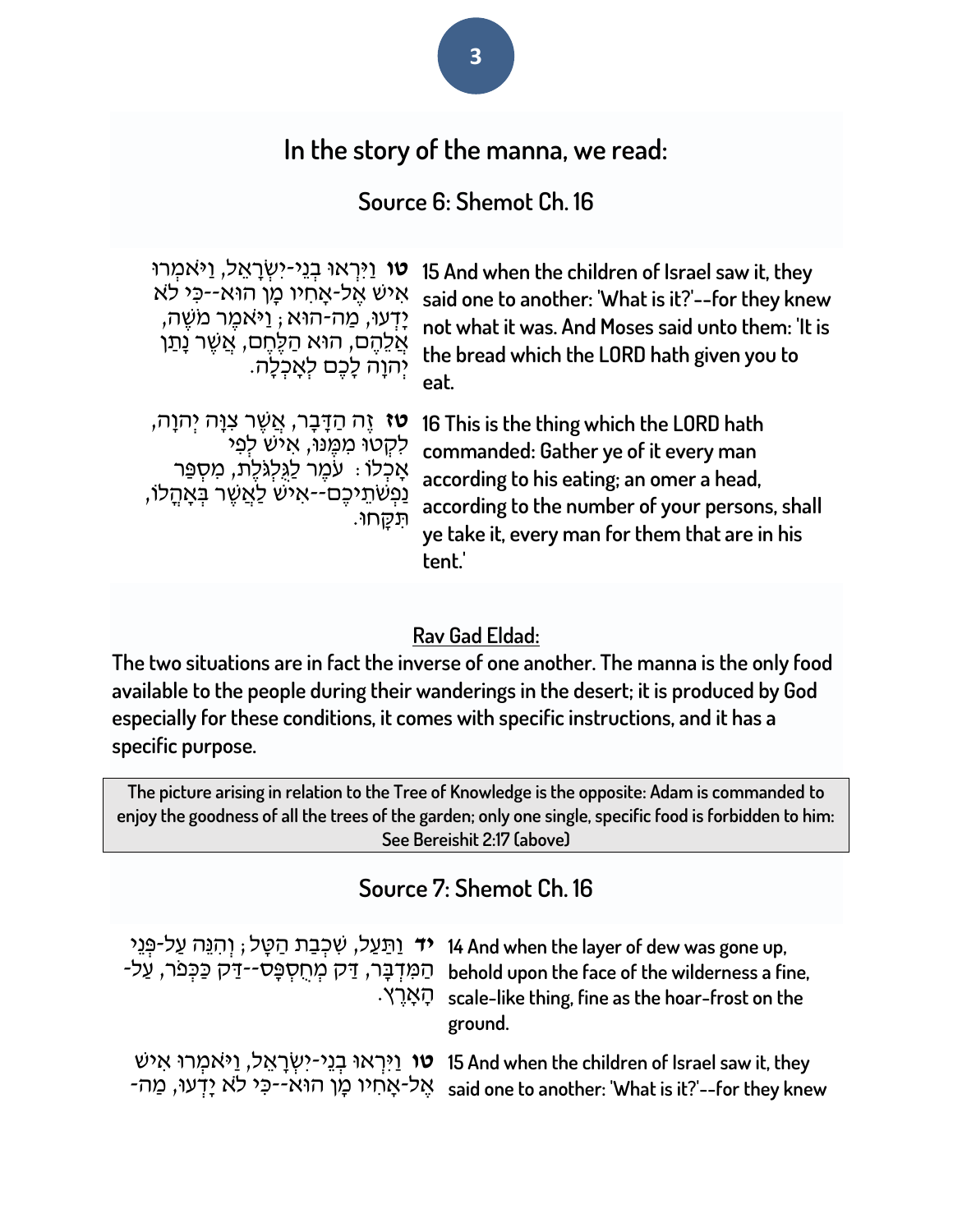הּוּא; וַ<sup>אָ</sup>מְמֶר מֹשֶׁה, אֲלֵהֶם, הוּא not what it was. And Moses said unto them: 'It is the bread which the LORD hath given you to eat. הַלֶּחֶם, אֲשֶׁר נָתַן יְהוָה לָכֶם לְאָכְלָה.

**The motif of not knowing in the context of the manna appears again [Devarim](https://www.sefaria.org/Deuteronomy.8.3?lang=he-en&utm_source=etzion.org.il&utm_medium=sefaria_linker) [8:3:](https://www.sefaria.org/Deuteronomy.8.3?lang=he-en&utm_source=etzion.org.il&utm_medium=sefaria_linker)**

### **Source 8: Devarim Ch. 8**

**ּב** וְזָכַרְתָּ אֶת-כָּל-הַדֶּרֶדְּ, אֲשֶׁר הוֹלִיכְךָ יְהוָה אֱלֹהֶיִךְ זֶה אַרְבָּעִים שָׁנַה--בַּמִּדְבָר : לְמַעַן עַנּתְךָ לְנַסֹתְךָ, לָדַעַת ּ אֶת-אֲשֶׁר בִּלְבָבְךָּ הֲתִשְׁמֹר מִצְוֹתָו--ּ אִם-לֹא.

**ג** וַיִּעַנְדָּ, וַיַּרְעִבֵדָּ, **וַיַּאֲכְלְדָּ אֶת־הַמֵּן אֲ שֶ ר ל ֹא-יָּדַ עְ תָּ , וְ ל ֹא יָּדְ עּון**  אֲבֹתֶיךָ: לִמַעַן הודִיעֵד*ּ, כִּי לֹא עַל-*הַלֶחֶם לְבַדֹּו יִחְיֶה הָאֲדָם--כִּי עַל-**כָּל-מֹוצָּ א פִ י-יְהוָּה, יִחְ יֶה הָּ אָּ דָּ ם.** 

**2 And thou shalt remember all the way which the LORD thy God hath led thee these forty years in the wilderness, that He might afflict thee, to prove thee, to know what was in thy heart, whether thou wouldest keep His commandments, or no.**

**3 And He afflicted thee, and suffered thee to hunger, and fed thee with manna, which thou knewest not, neither did thy fathers know; that He might make thee know that man doth not live by bread only, but by every thing that proceedeth out of the mouth of the LORD doth man live.**

#### **Source 9: Bereishit Ch. 3**

| + וַיּאמֵר הַנָּחָשׁ, אֵל-הָאִשָּׁה : לֹא-      | 4 And the serpent said unto the woman: 'Ye   |
|-------------------------------------------------|----------------------------------------------|
| מות, תִּמֻתוּן.                                 | shall not surely die;                        |
| ה כִּי, יֹדֵעַ אֱלֹהִים, כִּי בִּיוֹם אֲכָלִכֵם | 5 for God doth know that in the day ye eat   |
| ֹמְמֵנּוּ, וְנִפְקְחוּ עֵינֵיכֵם ; וְהִיִיתֵם,  | thereof, then your eyes shall be opened, and |
| כֵּאלהִים, יֹדְעֵי, טוֹב וַרַע.                 | ye shall be as God, knowing good and evil.'  |

**Rav Eldad: The Israelites confront manna; the text emphasizes their lack of knowledge or familiarity with it, and in this situation they are commanded to eat it. In the Garden of Eden, Adam knows about the Tree of Knowledge, but he is forbidden to eat from it, and thus the path to knowledge is blocked**.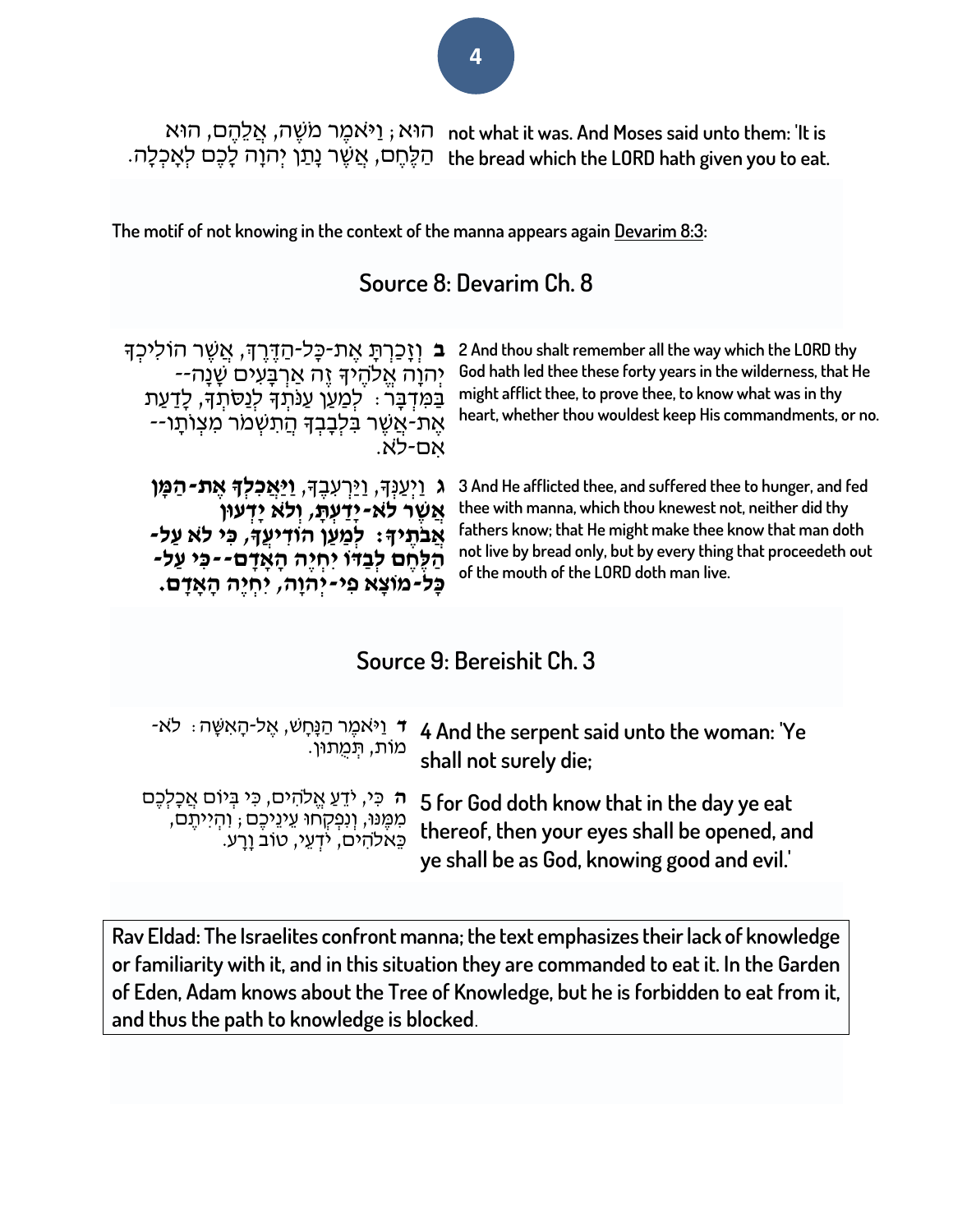#### **Source 10: The Failure of the Test in both stories: Bereishit Ch. 3**

**ו** וַתֵּרֵא הַאִשָּׁה כִּי טוֹב הַעֵּץ לְמַאֲכָל וְכִי תַאֲוָה-הוּא לָעֵינַיִם, וְנֶחְמָד הָעֵץ לְהַשְׁכִּיל, וַתִּקַּח מִפְּרְיוֹ, וַתּגִקְבָל; וַתְּתֵן גַּם-לְאִישָׁהּ עִמֵה, וַיֹּאכַל.

**6 And when the woman saw that the tree was good for food, and that it was a delight to the eyes, and that the tree was to be desired to make one wise, she took of the fruit thereof, and did eat; and she gave also unto her husband with her, and he did eat.**

# **Source 11: Shemot Ch. 16**

**יט** וַי ֹאמֶּ ר מֹשֶּ ה, אֲ לֵהֶּ ם: אִ יש, **19 And Moses said unto them: 'Let no man**  אַל-יוֹתֵר מִמֵּנּוּ עַד-בֹקֵר. **leave of it till the morning.'**

**כ** וְלֹא-שָׁמְעוּ אֱל-מֹשֶׁה, וַיּוֹתִרוּ אֲנָשִׁים מִמֶּנּוּ עַד-בֹּקֶר, וַיָּרֶם תֹולָעִ ים, וַיִבְ אַ ש; וַיִקְ צֹף עֲלֵהֶּ ם, מֹשֶּ ה.

**20 Notwithstanding they hearkened not unto Moses; but some of them left of it until the morning, and it bred worms, and rotted; and Moses was wroth with them.**

#### **Summary:**

- **1.The fruit of the Tree of Knowledge is located in the midst of a garden that is filled with every tree which is pleasing to the eye and desirable to the palate, all available to man; this fruit is the only one that they are commanded not to eat. The manna descends in the wilderness, a place of desolation; this is the only available food, and there is a command as to the manner in which it is to be consumed.**
- **2. Man confronts both the Tree of Knowledge and the manna from within a state of not knowing. He is commanded to eat of the manna, which will give him insight and expand his knowledge, while his path to knowledge via the fruit of the Tree of Knowledge is blocked.**

# **Source 12: Shemot Ch. 16**

**ד** וַי ֹאמֶּ ר יְהוָה אֶּ ל-מֹשֶּ ה, **4 Then said the LORD unto Moses: 'Behold,**  הִ נְנִי מַ מְ טִ יר לָכֶּם לֶּחֶּ ם מִ ן- **I will cause to rain bread from heaven for**  ּיִט הַשֶּׁמָיִם; וְיָצָא הָעָם וְלָקְטוּ you; and the people shall go out and

**gather a day's portion every day, that I**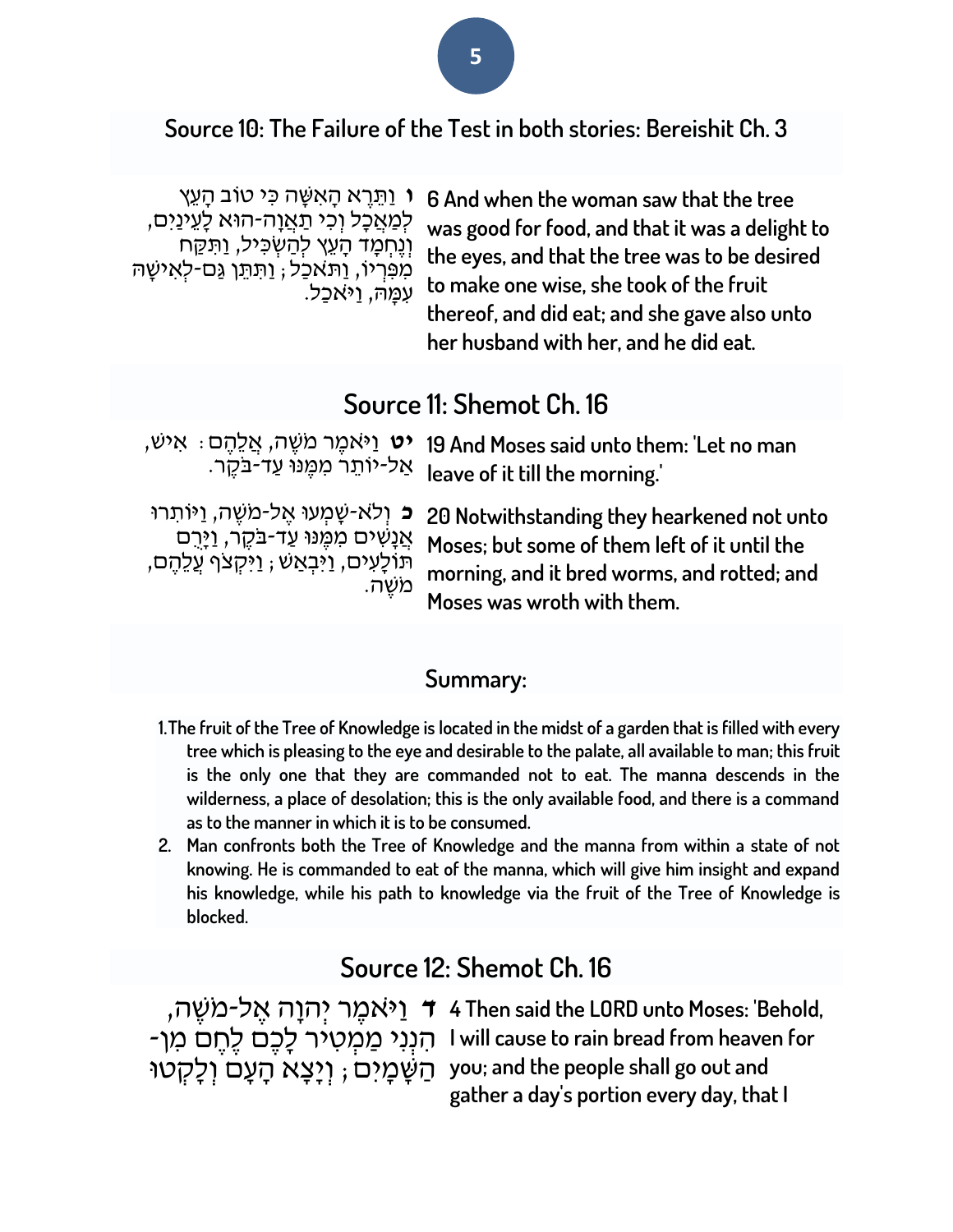ּדְּבַר-יוֹם בְּיוֹמוֹ, לְמַעַן אֲנַסֶּנּוּ may prove them, whether they will walk in .My law, or not. הֲיֵלֵךְ בְּתוֹרָתִי אִם-לֹא

**וֹיְהִי בַּיּוֹם הַשְּׁבִיעִי, יָצְאוּ 27** And it came to pass on the seventh day, מִ ן-הָ עָ ם לִלְקֹט; וְ ל ֹא,  $\{ \sigma \}$ ַ מְצָאוּ.  $\{ \sigma \}$ **that there went out some of the people to gather, and they found none. {S}**

**כח** וַי ֹאמֶּ ר יְהוָה, אֶּ ל- **28 And the LORD said unto Moses: 'How long**  מֹשֶּ ה: עַ ד-אָ נָה, מֵ אַ נְתֶּ ם, **refuse ye to keep My commandments and**  יִשְׁמ*ֹר מִצְוֹתַי,* וְתוֹרתָי. <sup>א</sup>ֵ My laws?

# **Source 13: Shemot Ch. 12**

| ג דַּבְּרוּ, אֱל-כָּל-עֲדַת יִשְׂרָאֱל                                                                                                                                       | 3 Speak ye unto all the congregation of Israel,                                                                                                                              |
|------------------------------------------------------------------------------------------------------------------------------------------------------------------------------|------------------------------------------------------------------------------------------------------------------------------------------------------------------------------|
| לֵאמֹר, בֵּעָשׂר, לַחֹדֵשׁ                                                                                                                                                   | saying: In the tenth day of this month they shall                                                                                                                            |
| הַזֵּה: וַיִּקְחוּ לָהֵם, אִישׁ שֵׂה                                                                                                                                         | take to them every man a lamb, according to                                                                                                                                  |
| לְבֵית-אֲבֹת--שֶׂה לַבָּיִת.                                                                                                                                                 | their fathers' houses, a lamb for a household;                                                                                                                               |
| ד וְאִם-יְמְעַט הַבַּיְת, מְהִיוֹת                                                                                                                                           | 4 and if the household be too little for a lamb,                                                                                                                             |
| מִשֶּׂה--וְלָקַח הוּא וּשָׁכֵנוֹ הַקֵּרֹב                                                                                                                                    | then shall he and his neighbour next unto his                                                                                                                                |
| אֵל-בֵּיתוֹ, בִּמְכִסַת                                                                                                                                                      | house take one according to the number of the                                                                                                                                |
| נְפָשׁת : אִישׁ לְפִי אָכְלוֹ, תָּכֹּסוּ                                                                                                                                     | souls; according to every man's eating ye shall                                                                                                                              |
| עַל-הַשַּׂה.                                                                                                                                                                 | make your count for the lamb.                                                                                                                                                |
| י ולא-תותירו מִמֵּנוּ, עַד-בֹּקֵר;                                                                                                                                           | 10 And ye shall let nothing of it remain until the                                                                                                                           |
| וְהַנֹּתָר מִמֵּנוּ עַד-בֹּקֶר, בָּאֵשׁ                                                                                                                                      | morning; but that which remaineth of it until                                                                                                                                |
| ּתִּשָׂרֹפוּ.                                                                                                                                                                | the morning ye shall burn with fire.                                                                                                                                         |
| <b>יא</b> וְכָכָה, תּאכִלוּ אֹתוֹ--<br>מָתְנֵיכֶם חֲגִרִים, נַעֲלֵיכֵם<br>בִּרַגְלֵיכֵם וּמַקֵּלְכֶם בְּיֵדְכֶם;<br>וַאֲכַלְתֵּם אֹתוֹ בִּחִפָּזוֹן, פֵּסַח<br>הוּא לַיהוַה. | 11 And thus shall ye eat it: with your loins girded,<br>your shoes on your feet, and your staff in your<br>hand; and ye shall eat it in haste--it is the<br>LORD'S passover. |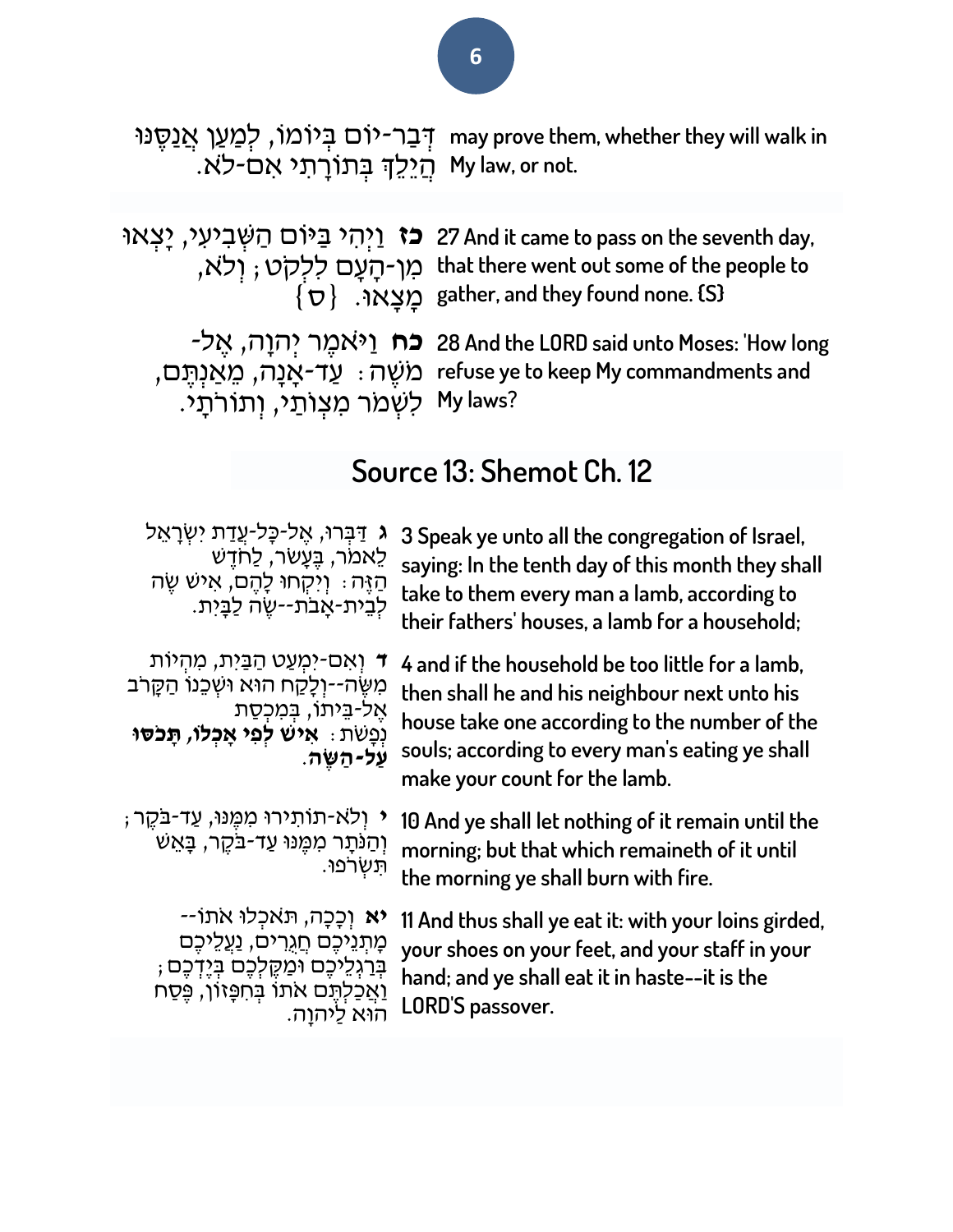

**Rav Eldad: This echo of the pesach would seem to indicate an attempt to inculcate in the people a consciousness of the temporary aspect of eating the manna, whose rules recall those of the pesach in Egypt. The journey through the wilderness was meant to be a brief, transient experience; after receiving the Torah, the nation was meant to head directly to Kena'an. Only at the end of this unit does the Torah expose the bitter reality (v. 35): "And the Israelites ate the manna for forty years, until they came to inhabited land; they ate the manna until they came to the borders of the land of Kena'an."**

**Source 15: Devarim Ch. 19**

| ehe LORD did before your eyes in the בָּל-אֲשֶׁר עָשָׂה יְהוָה לְעֵינֵיכֶם בְּאֶרֶץ<br>and of Egypt unto Pharaoh, and unto מִצְרַיִם, לְפַרְעֹה וּלְכָל-עַבְדָיו, וּלִכְלֹ- | יִקְרָא מֹשֶׁה אֱל-כָּל-יִשְׂרָאֵל, 1 And Moses called unto all Israel, and<br>נ <sup>אָמֶר</sup> אֲלֵהֶם : אֲתֶּם רְאִיתֶם, אֵת said unto them: Ye have seen all that<br>אַרְצוֹ. all his servants, and unto all his land; |
|-----------------------------------------------------------------------------------------------------------------------------------------------------------------------------|-----------------------------------------------------------------------------------------------------------------------------------------------------------------------------------------------------------------------------|
| the signs and those great wonders; עִינֶיךָ--הָאתת וְהַמַּפְתִים הַגְדֹלִים,                                                                                                | , בּ הַמֲסוֹת, הַגְּדֹלֹת, אֲשֵׁר רָאוּ 2 the great trials which thine eyes saw,                                                                                                                                            |

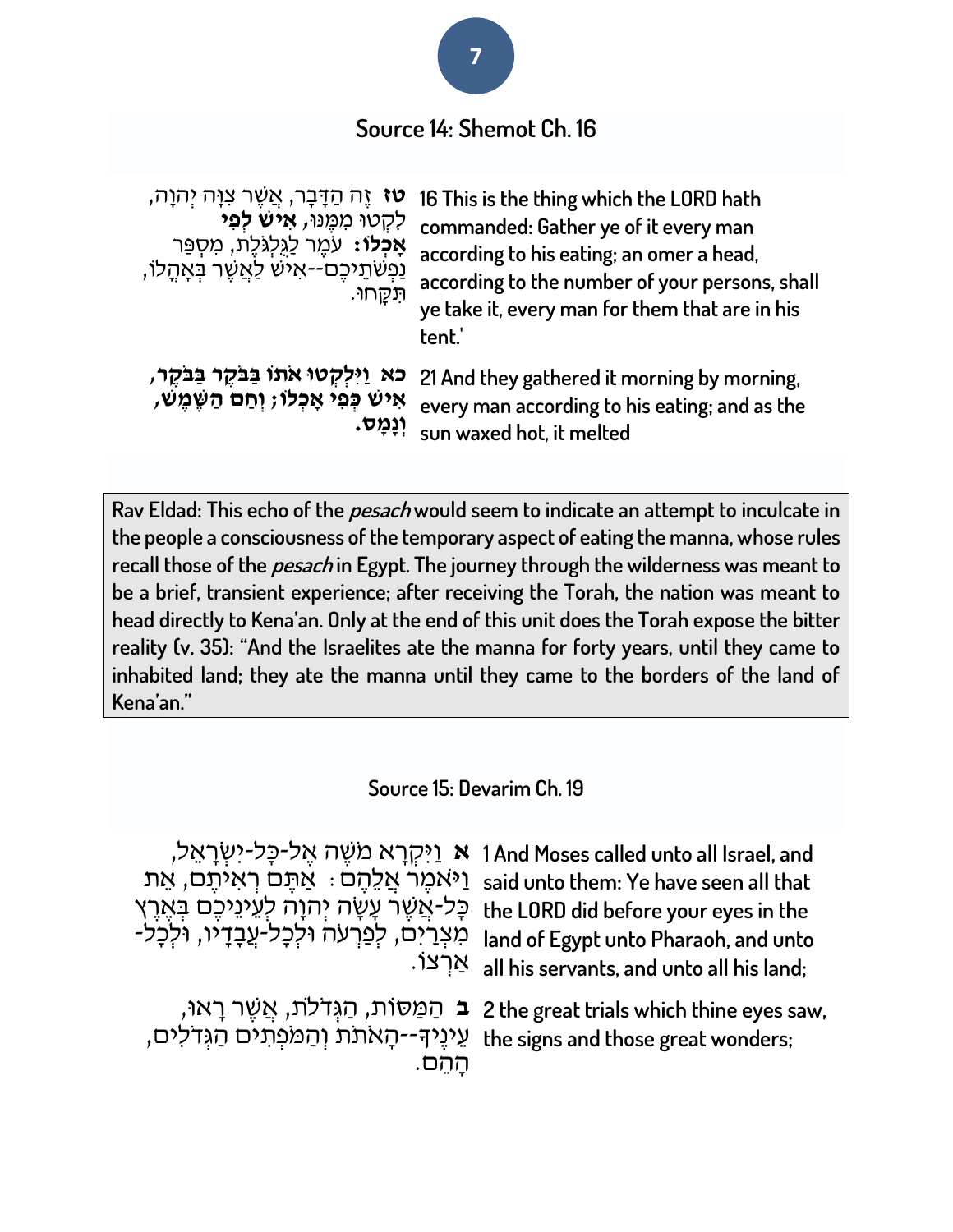| ג וְלֹא-נְתַן יְהִוָה לָכֶם לֵב לָדַעַת,<br>וְעֵינַיִם לְרְאוֹת וְאָזְנַיִם לְשְמֹעַ, עַד,                                     | 3 but the LORD hath not given you a<br>heart to know, and eyes to see, and<br>ears to hear, unto this day.                             |
|--------------------------------------------------------------------------------------------------------------------------------|----------------------------------------------------------------------------------------------------------------------------------------|
| ד וַאוֹלֵךְ אֵתְכֵם אַרְבָּעִים שָׁנָה <i>,</i><br>old upon you, and thy shoe is not מֵעֲלֵיכֶם, וְנַעַלְךָ לֹא-בָלְתָה מֵעַל  | 4 And I have led you forty years in the<br>שַׁלְמֹתֵיכֶם wilderness; your clothes are not waxen<br>•יִגְלֶךָ. waxen old upon thy foot. |
| ה לְחֶם לֹא אֲכַלְתֶּם, וְיַיִּן וְשֵׁכָר לֹא T אֵבַלְתֶּם, וְיַיִּן וְשֵׁכָר לֹא<br>ּשְׁתִיתֶם--לְמַעַן, תֵּדְעוּ, כִּי אֲנִי | have ye drunk wine or strong drink;<br>יהוה, אֱלהֵיכֵם. that ye might know that l am the LORD<br>your God.                             |

**Over the course of the journey, it becomes apparent that there is a direct connection between the two areas. As the people continue to consume the manna that God rains down for them, so they progress in their consciousness and knowledge of God. We might extend this idea of the direct relationship to the Torah itself. The Revelation at Sinai was a onetime event; at the end of the forty days, Moshe descended with the Tablets of the Covenant. Over the course of the journey through the desert, additional commandments were gradually added. The writing of the Torah was completed only at the end of the forty years ([Devarim](https://www.sefaria.org/Deuteronomy.31.24?lang=he-en&utm_source=etzion.org.il&utm_medium=sefaria_linker) [31:24\)](https://www.sefaria.org/Deuteronomy.31.24?lang=he-en&utm_source=etzion.org.il&utm_medium=sefaria_linker). Thus, the people journeyed through the desert, nourished by manna from heaven and, concurrently, learning the laws from heaven.**

**Source 16: from his article: Rav Gad Eldad's Conclusion:**

**"Oh, that My people would obey Me"**

**We propose that the Torah offers an alternative to or substitute for the fruit of the Tree of Knowledge, in the form of the manna. The chosen people is commanded explicitly to eat food that descends from heaven – a food that helps to expand their knowledge, their understanding of the way in which God guides the world, and their consciousness of His Sovereignty. This serves to make it clear that God never sought to withhold good from man, nor did He ever want man to be ignorant. God had always**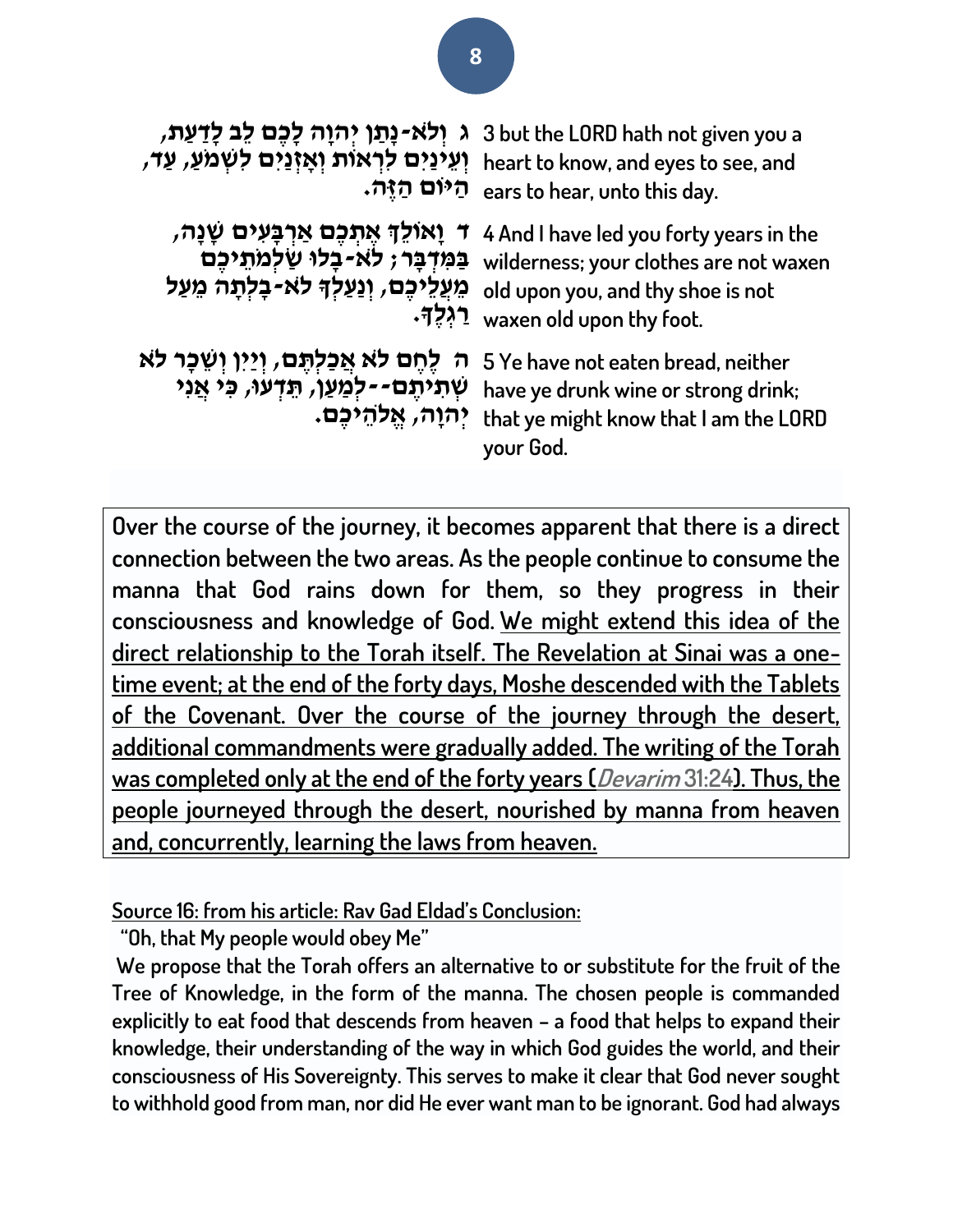**sought to imbue humanity with knowledge – but they did not wait to receive it, but rather acted impudently and seized it on their own; for this, they were punished. Later on in history, it was clear to all that God Himself was acting to inculcate and imbue knowledge in humanity, as a sign of His love and closeness – not as the result of a misstep, but rather as an intentional act. God fed man with His goodness – with a unique food that nourished their body while at the same time giving them knowledge of good and evil, instructing them as to the manner in which it should be eaten, such that people came to have knowledge of their Maker and some consciousness of the way in which He manages the world.**

**Now, we must ask, why did God not give man this knowledge through the fruit of the Tree of Knowledge? Why did He prefer to inculcate knowledge through the eating of the manna?**

**Before answering this question, it is important that we note a difference between the way in which knowledge is acquired through eating of the fruit of the Tree and the way in which it is acquired through eating the manna. By eating the fruit of the Tree man acquires knowledge directly: through the very act of eating, their eyes are opened. The eating of the manna, in contrast, does not in itself bring knowledge. Rather, the eating is the basis of a lifestyle which imbues those who embrace it with knowledge.**

**Let us consider the ramifications of this distinction.**

**Knowing good and evil**

**In the story of the early generations of man, we encounter the following description:**

**And it came to pass, when men began to multiply on the face of the earth, and daughters were born to them, that the distinguished men (bnei ha-elohim; literally: sons of God) saw that the daughters of men were fair (tovot; literally: good), and they took them wives of all whom they chose.**

**And God said: "My spirit shall not always strive on account of man, for that he also is flesh, and his days shall be a hundred and twenty years."**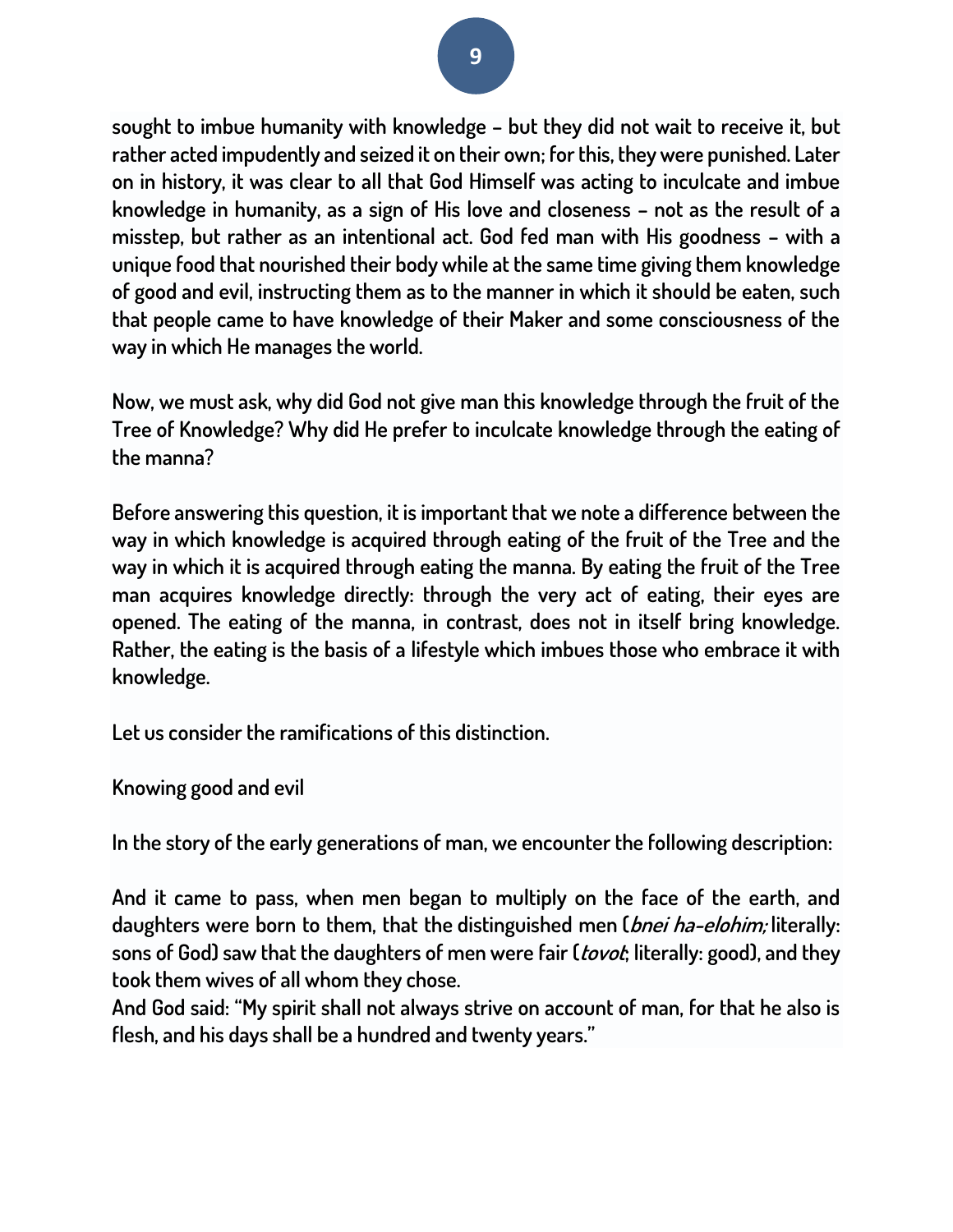**There were Nephilim in the earth in those days, and also after that, when the distinguished men came in to the daughters of men, and they bore children to them; these were mighty men of old, men of renown.**

**And God saw that the wickedness of (ra'at) man was great in the earth, and that all the impulse of the thoughts of his heart were only evil (ra) continually. And God repented that He had made man on the earth, and it grieved Him at His heart. ([Bereishit](https://www.sefaria.org/Genesis.6.1-6?lang=he-en&utm_source=etzion.org.il&utm_medium=sefaria_linker) [6:1-6\)](https://www.sefaria.org/Genesis.6.1-6?lang=he-en&utm_source=etzion.org.il&utm_medium=sefaria_linker)**

**This unit describes the consolidation of God's decision to destroy His creation. The description includes expressions that hearken back to the story of the Tree of Knowledge. Men are depicted here as "sons of God" and mention is made of the concepts of good and evil. The unit seems to allude to eating from the Tree of Knowledge, as described by the serpent in its efforts to persuade the woman:**

**And the serpent said to the woman: "You shall not surely die, for God knows that on the day you eat of it, then your eyes shall be opened, and you shall be as God, knowing good and evil." ([Bereishit](https://www.sefaria.org/Genesis.3.4-5?lang=he-en&utm_source=etzion.org.il&utm_medium=sefaria_linker) [3:4-5\)](https://www.sefaria.org/Genesis.3.4-5?lang=he-en&utm_source=etzion.org.il&utm_medium=sefaria_linker)**

**The Torah seems to be connecting the two units in a cause-and-effect relationship. Paradoxically, we see that it is specifically the fact that man is a son of God, knowing good and evil, that brings about its fall, to the point where God regrets having created it.**

**"To know wisdom and instruction; to perceive the words of understanding"**

**The Torah contrasts two mechanism of the human acquisition of knowledge, as well as two types of knowledge. Knowledge may be acquired as a neutral item for consumption, in accordance with a mathematical formula of cause and effect. A person who works to acquire knowledge will amass it automatically, as a result of their efforts, in the same manner in which a person who eats food when hungry will be sated by it as a result of automatic physiological processes. Acquisition of knowledge in this manner does not entail any further demands on the consumer: all one needs to do is to concentrate on and delve into the details of what they are learning. Once they acquire it, they are entitled to use their knowledge as they see fit.**

**A different manner of acquiring knowledge is represented by the eating of the manna. This is not a detached act of consumption that stands alone. Rather, it is a meaningful**